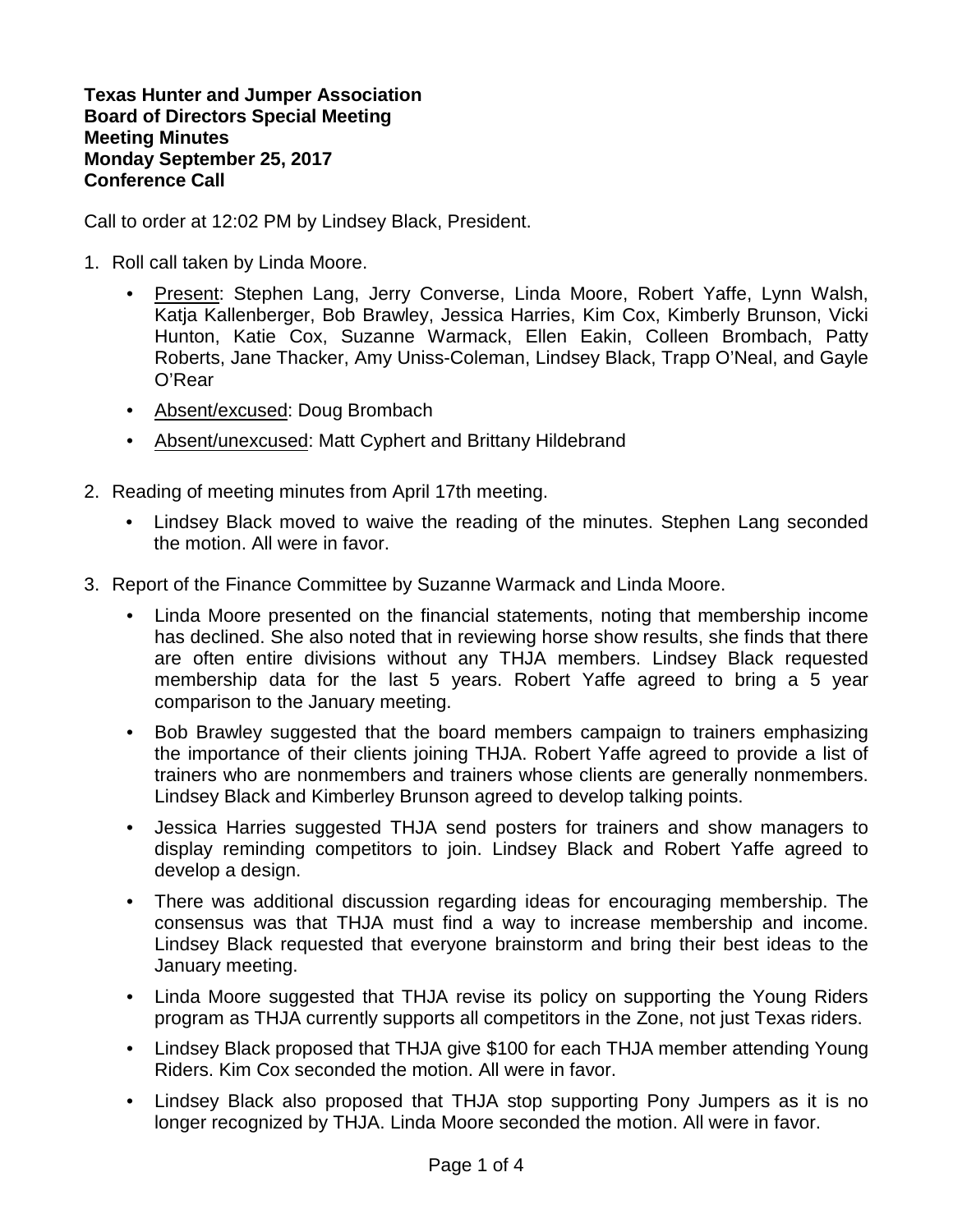- 4. Report of the Rule Book Committee by Jerry Converse, Colleen Brombach, and Steve Lang.
	- Jerry Converse updated the rule book to conform to recent USEF updates to class and division names. He also updated language regarding director absences as discussed in the April meeting.
	- Linda Moore indicated that some topics are included under the incorrect sections in the rule book. Linda Moore and Gayle O'Rear agreed to review the rule book and provide necessary updates to Jerry Converse.
- 5. Report of the Nominating Committee by Steve Lang, Jessica Harries, and Katja Kallenberger.
	- The holders of those positions which will expire in 2017 confirmed that they intend to remain in such positions.
- 6. Report of the Prize List Review Committee by Linda Moore and Gayle O'Rear.
	- Linda Moore discussed the difficulty of providing an accurate competition calendar when show managers wait until the 60-day deadline to apply for shows.
	- Gayle O'Rear agreed to send an email to show managers (a) reminding them to apply for their shows and (b) informing them that THJA will only list shows in the competition calendar for which they have received applications.
- 7. Report of the Exhibitor Show Standards Committee by Lynn Walsh, Jessica Harries, and Colleen Brombach.
	- Lynn Walsh indicated that USEF plans to adjust the requirements for hosting a premier horse show such that they are more difficult to fulfil.
	- Lynn Walsh also mentioned that she received many negative comments about a recent show at GSWEC run by Linda Kirk and Robert Barton. She indicated that THJA lacks a reliable system for delivering such complaints to the Show Standards Committee.
- 8. Report of the Sponsorship Committee by Patty Roberts, Steve Lang, Kimberley Brunson, and Kim Cox.
	- Since the last sponsorship report in April, THJA has awarded \$1,000 to WCHR for its regional awards. Patty Roberts also indicated that she has allocated \$3,000 of the sponsorship budget to the High Point Award.
	- Lindsey Black suggested that THJA examine the sponsorship budget when considering ways to reduce spending at the January meeting.
- 9. Report on the website and information systems by Robert Yaffe and Lindsey Black.
	- Robert Yaffe reported that he has updated the rule book and committee member lists on the website. He has also updated the website to accept 2018 memberships.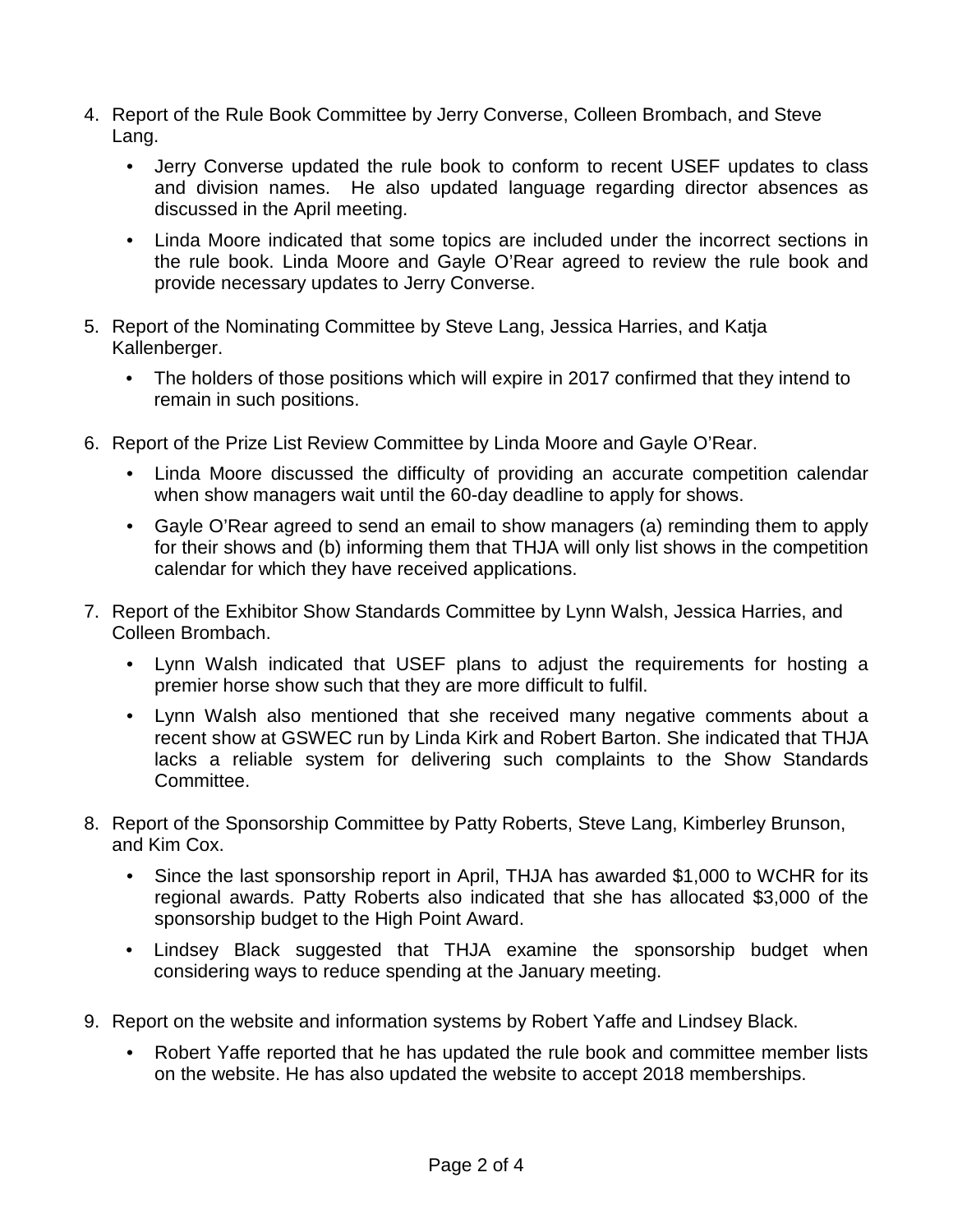• Robert Yaffe requested information on the banquet specifics to update the website. Lindsey Black stated that she would have Melissa Osburn reach out to Robert with the appropriate information.